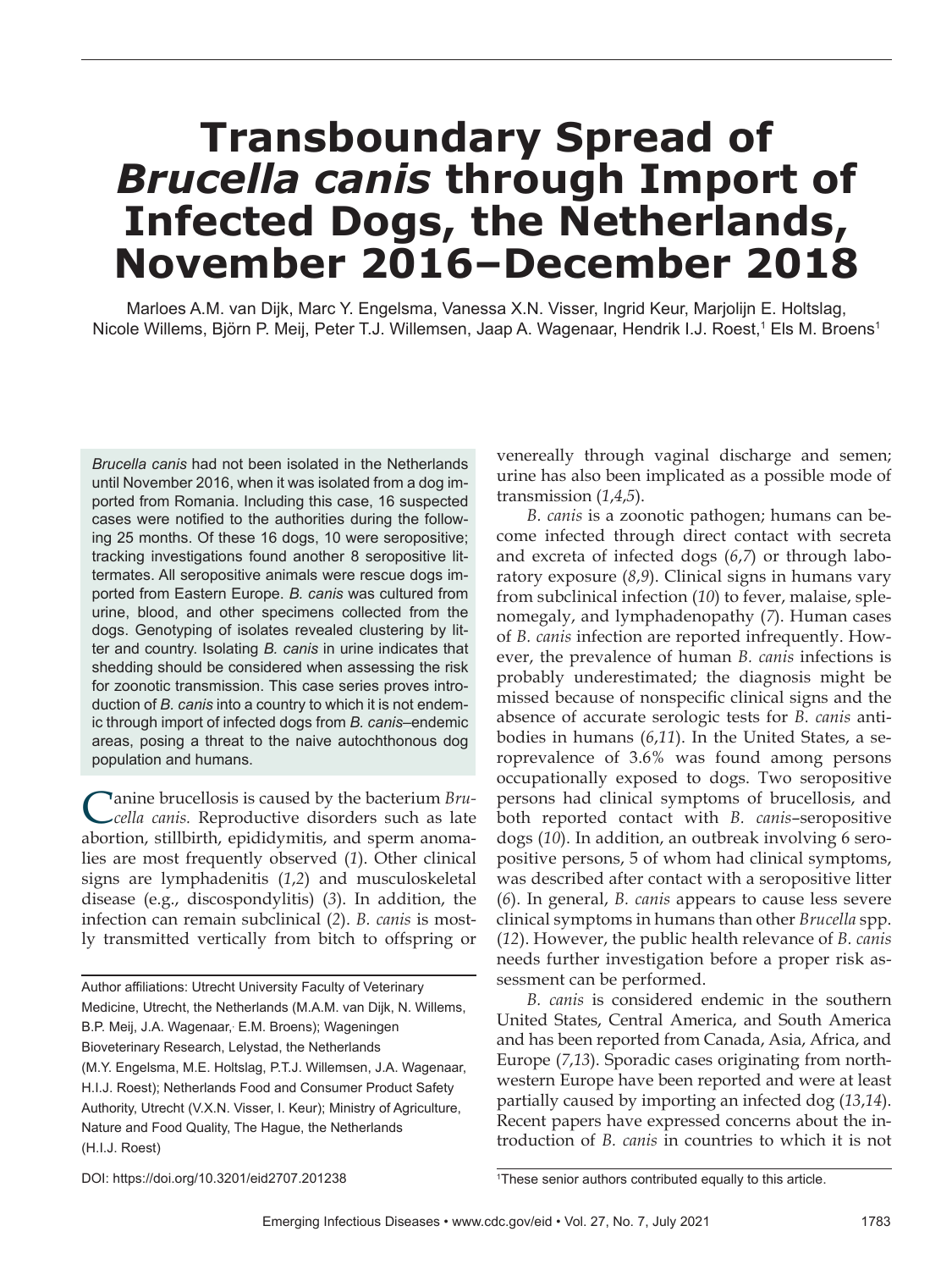# **SYNOPSIS**

endemic through infected dogs (*15*,*16*). Brucellosis in dogs is, in contrast to livestock, not notifiable to the World Organisation for Animal Health (OIE) or the European Union (EU directive 64/432/EEG). In the Netherlands, brucellosis is notifiable in humans and all mammal species (*17*,*18*). *B. canis* had not been isolated in the Netherlands until November 2016, when it was isolated from a dog imported from Romania that had discospondylitis. Raised awareness following this first case resulted in multiple notifications at the Incidence Crisis Centre (NVIC) of the Netherlands Food and Consumer Product Safety Authority (NVWA). This study describes the follow-up of these notifications and the implications for animal and human health.

# **Methods**

## **Notifications and Study Period**

Animal owners, veterinarians, and laboratories in the Netherlands are obliged to notify suspicions of brucellosis to the competent authority, the NVWA, according to Dutch legislation (*17*,*18*). Suspicions are mostly based on clinical signs compatible with brucellosis and a history of importation. In this study, we include all notified and related *B. canis* cases during November 2016–December 2018, provided there was a clinical suspicion (e.g., routine tests for export or import excluded), and diagnostic tests were performed at the National Reference Laboratory (NRL; Wageningen Bioveterinary Research, Lelystad, the Netherlands). No mandatory control measures for pets are in place once a positive case has been identified.

### **Tracking Investigations**

Upon notification, NVIC began investigations to track potential transmission by taking samples from suspected dogs and (if applicable) contact dogs or littermates for serologic and bacteriologic (blood and urine) evaluation. Contact dogs were defined as any dog imported with, cohabiting with, or regularly spending time with the suspected dog. Dogs were considered positive if they tested positive for *B. canis* antibodies or when the bacterium was cultured from blood, urine, or infection sites. In case of euthanasia of a seropositive dog, postmortem examination was performed by the NRL, and samples of various tissues were collected for culture. Diagnostic tests were performed by the NRL.

# **Detection of** *B. canis* **Antibodies**

Serum samples were tested for *B. canis*–specific antibodies by the 2-Mercapto-ethanol serum agglutination

test as described by Alton et al. (*19*) as reference method with an in-house derived positive rabbit anti–*B. canis* control serum (NRL in-house validation). Interpretation of the antibody titer is <1:50 negative, 1:50–1:100 inconclusive, >1:200 positive (*19*).

# **Detection of** *B. canis*

## **Culture**

We isolated *Brucella* spp. from clinical and tissue samples according to the OIE protocol (*20*). All laboratory work with potential *Brucella*-contaminated samples was performed within a Biosafety Level (BSL) 3 facility. Suspected colonies were confirmed as *Brucella* spp. by matrix-assisted laser desorption/ionization time-of-flight mass spectrometry on the Bruker MALDI Biotyper (Bruker, https://www.bruker.com) by using an extended in-house *Brucella* spp. database (*21*) and PCR.

# **DNA Isolation, PCR, and Genotyping**

DNA from tissue samples was extracted by using the DNeasy Blood and Tissue Kit (QIAGEN, https:// www.qiagen.com). DNA isolation from *Brucella*suspected colonies was performed by suspending the colony in 200 μL nuclease-free water (Sigma-Aldrich, https://www.sigmaaldrich.com) and boiling at 100°C for 8 min, followed by centrifugation for 2 min at  $20,000 \times g$ . We performed real-time PCR targeting the IS711 sequences of *Brucella* spp. (*22*). Colonies and tissue samples were considered positive after real-time PCR if the results showed a cycle threshold  $(C_t)$  value of  $\leq$ 36 (with sigmoid curve), inconclusive if  $C_t$  value was >36 but <40 (with inconclusive sigmoid curve), and negative if  $C_t$  value was  $\geq 40$  or there was no C<sub>t</sub> at all.

For in silico multiple-locus variable number tandem repeat analysis (MLVA) and multilocus sequence typing (MLST), we constructed fragmented libraries by using Nextera DNA sample preparation kit (Illumina, https://www.illumina.com), as earlier published (*21*). Next generation whole-genome sequencing was performed by paired-end sequencing (300-bp reads) by using the Illumina technology on the MiSeq instrument (Illumina). We performed de novo assembly of the quality filtered reads by using ABySS-pe version 1.3.3 (*23*). Reads were aligned by using Bowtie2 version 0.2 (http://bowtie-bio.sourceforge.net/bowtie2/index.shtml) to the assembled contigs and the contig sequences were manually verified by using Tablet version 14.04.10 (*24*). We performed in silico MLVA-16 clustering according to the algorithm as described previously (*25*) by using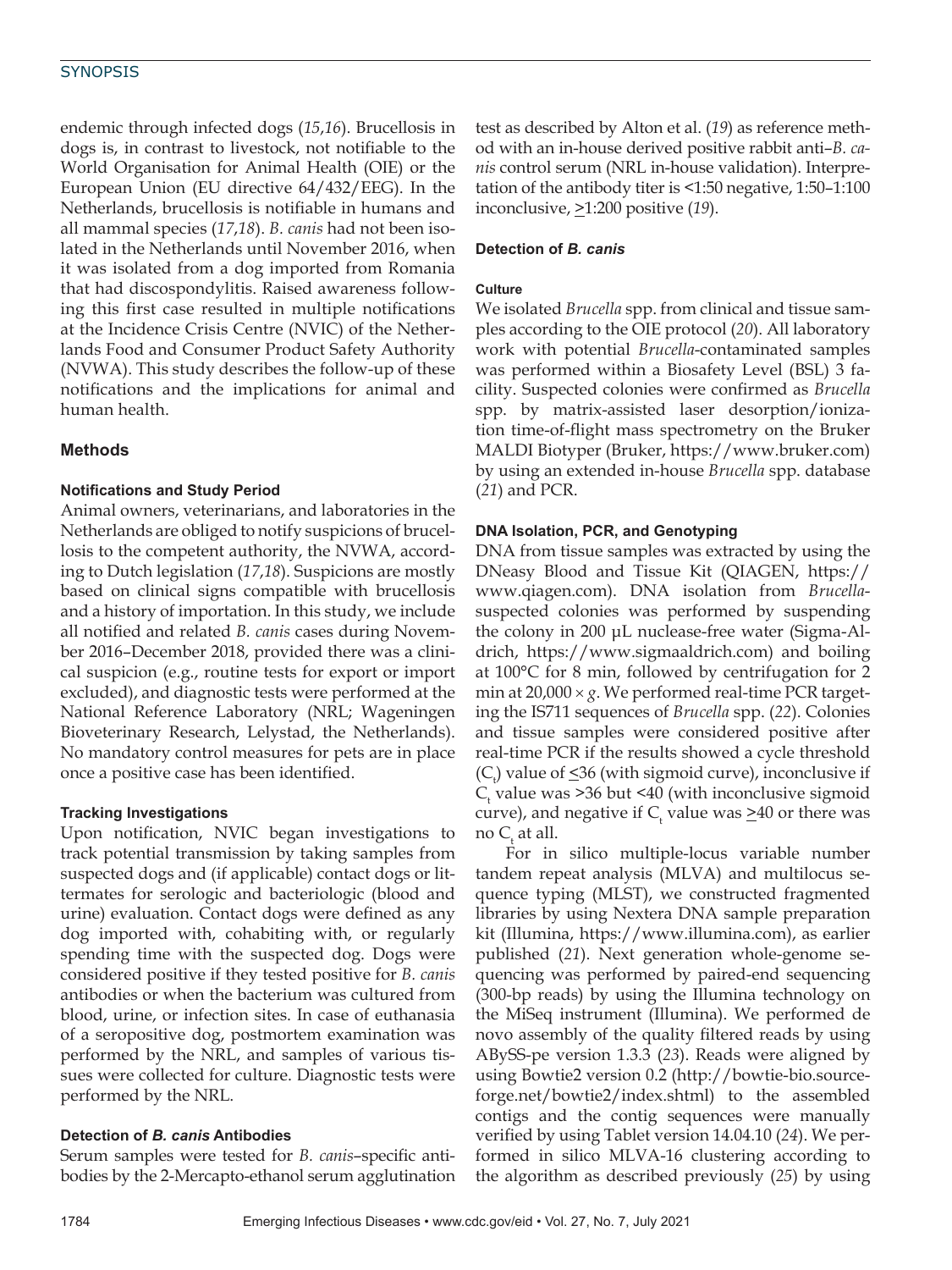Bionumerics version 7.6 (Applied Maths, https:// www.applied-maths.com) and assigning MLVA-type from DNA-sequence with software (*26*) or manually. MLST typing was performed in silico with a set of MLST specific primers (*27*) and the assembled contigs as input, by using the PubMLST.org database (*28*). For the analysis of *B. canis* genotypes, we compared them to genotypes from the publicly available database MLVA bank (*26*). Of note, the background of reference genotypes is unknown (e.g., import history of the dogs); therefore, these genotypes might not originate from the country in which they were isolated. If >1 isolate was recovered from different materials or time points from a dog in our study, 1 isolate per time point was sequenced with  $\leq$  isolates per dog to assess carriage of different genotypes (*29*,*30*).

### **Results**

Including the first case of canine brucellosis in the Netherlands, 16 suspected cases were notified to NVIC in the study period (Table 1). The reasons for notification are variable: 7 dogs had a seropositive test result at the NRL, 7 dogs had a clinical complaint compatible with *B. canis* infection, and 2 cases had a *B. canis*–seropositive culture (Table 1). Of the 16 dogs,

15 had a history of importation. A total of 10 tested seropositive at the NRL, 4 tested seronegative, and 2 had an inconclusive antibody titer initially but were considered negative during follow-up (retesting after  $\geq$ 3 weeks) (Table 1). The 10 seropositive dogs (hereafter referred to as notified seropositive cases) had been imported into the Netherlands 2–32 (median 9) months before notification. Tracking investigations into the 10 notified seropositive cases identified 11 littermates and 13 other contact dogs (Table 1). Of the 11 littermates, 8 were tested by the NRL and all (8/8) were seropositive. Of the 13 contact dogs, 6 were tested by the NRL; 5 were seronegative and 1 had an inconclusive titer (1:50). This dog lived together with notified case dog #12; they had shared an enclosure for 1.5 years with another seronegative contact dog (<1:50). The dog was euthanized because of geriatric health issues and was thus lost to followup. Thus, the total number of seropositive cases in this study was 18 (10 notified seropositive cases and 8 littermates) (Table 2, https://wwwnc.cdc.gov/EID/ article/27/7/20-1238-T2.htm).

Of these 18 dogs, 14 (78%) had musculoskeletal disease with such clinical signs as lameness and neck or back pain; discospondylitis was diagnosed in 11.

| Table 1. Overview of Brucella canis notifications and tracking investigations, the Netherlands, November 2016–December 2018* |             |                       |                    |              |                          |                              |             |
|------------------------------------------------------------------------------------------------------------------------------|-------------|-----------------------|--------------------|--------------|--------------------------|------------------------------|-------------|
|                                                                                                                              |             |                       |                    | Serologic    | Tracking investigation   |                              |             |
| Notification                                                                                                                 | Notifying   | Reason for            | Clinical diagnosis | results      | Litter (positive/tested/ | Contact dogs                 |             |
| no.                                                                                                                          | party       | notification          | or complaint       | (NRL)        | identified), littermates | (positive/tested/identified) | Case ID     |
| $\mathbf{1}$                                                                                                                 | <b>VMDC</b> | B. canis              | Discospondylitis   | >1:400       | <b>NA</b>                | 0/1/1                        |             |
|                                                                                                                              |             | positive              |                    |              |                          |                              |             |
|                                                                                                                              |             | culture               |                    |              |                          |                              |             |
| 2                                                                                                                            | <b>VMDC</b> | Clinical              | Epididymitis       | 1:50         | <b>NA</b>                | <b>NA</b>                    |             |
|                                                                                                                              |             | complaint             |                    |              |                          |                              |             |
| 3                                                                                                                            | <b>VMDC</b> | Clinical              | Discospondylitis   | >1:400       | Litter 1 (2/2/2), 2      | <b>NA</b>                    | $2, 3 - 4$  |
|                                                                                                                              |             | complaint             |                    |              | littermates              |                              |             |
| 4                                                                                                                            | <b>VP</b>   | Clinical              | Discospondylitis   | $\geq$ 1:400 | Litter 2 (5/5/8), 5      | <b>NA</b>                    | $5, 6 - 10$ |
|                                                                                                                              |             | complaint             |                    |              | littermates              |                              |             |
| 5                                                                                                                            | <b>NRL</b>  | Seropositive          | Discospondylitis   | 1:200        | <b>NA</b>                | 0/3/5                        | 11          |
| 6                                                                                                                            | <b>VP</b>   | Clinical<br>complaint | Discospondylitis   | 1:100        | <b>NA</b>                | <b>NA</b>                    |             |
| 7                                                                                                                            | <b>NRL</b>  | Seropositive          | Discospondylitis   | >1:400       | <b>NA</b>                | 1 (inconclusive)/2/3         | 12          |
| 8                                                                                                                            | <b>NRL</b>  | Seropositive          | Neck pain          | 1:100        | <b>NA</b>                | <b>NA</b>                    |             |
| 9                                                                                                                            | <b>NRL</b>  | Seropositive          | Back pain          | >1:400       | Litter 3 (1/1/1), 1      | 0/0/2                        | 13, 14      |
|                                                                                                                              |             |                       |                    |              | littermate               |                              |             |
| 10                                                                                                                           | <b>NRL</b>  | Seropositive          | Behavioral         | >1:400       | <b>NA</b>                | 0/0/2                        | 15          |
|                                                                                                                              |             |                       | problem            |              |                          |                              |             |
| 11                                                                                                                           | <b>NRL</b>  | Seropositive          | Discospondylitis   | >1:400       | <b>NA</b>                | <b>NA</b>                    | 16          |
| 12                                                                                                                           | <b>VP</b>   | Clinical              | Lameness           | 1:50         | <b>NA</b>                | <b>NA</b>                    |             |
|                                                                                                                              |             | complaint             |                    |              |                          |                              |             |
| 13                                                                                                                           | <b>VMDC</b> | B. canis              | Lameness           | >1:400       | <b>NA</b>                | <b>NA</b>                    | 17          |
|                                                                                                                              |             | positive              |                    |              |                          |                              |             |
|                                                                                                                              |             | culture               |                    |              |                          |                              |             |
| 14                                                                                                                           | <b>VP</b>   | Clinical              | Lameness           | 1:50         | <b>NA</b>                | <b>NA</b>                    |             |
|                                                                                                                              |             | complaint             |                    |              |                          |                              |             |
| 15                                                                                                                           | <b>VP</b>   | Clinical              | Epididymitis       | 1:50         | <b>NA</b>                | <b>NA</b>                    |             |
|                                                                                                                              |             | complaint             |                    |              |                          |                              |             |
| 16                                                                                                                           | <b>NRL</b>  | Seropositive          | Discospondylitis   | >1:400       | <b>NA</b>                | <b>NA</b>                    | 18          |

\*ID, identification; NA, not applicable; NRL, National Reference Laboratory; VMDC, Veterinary Microbiological Diagnostic Center, Utrecht University; VP, veterinary practitioner.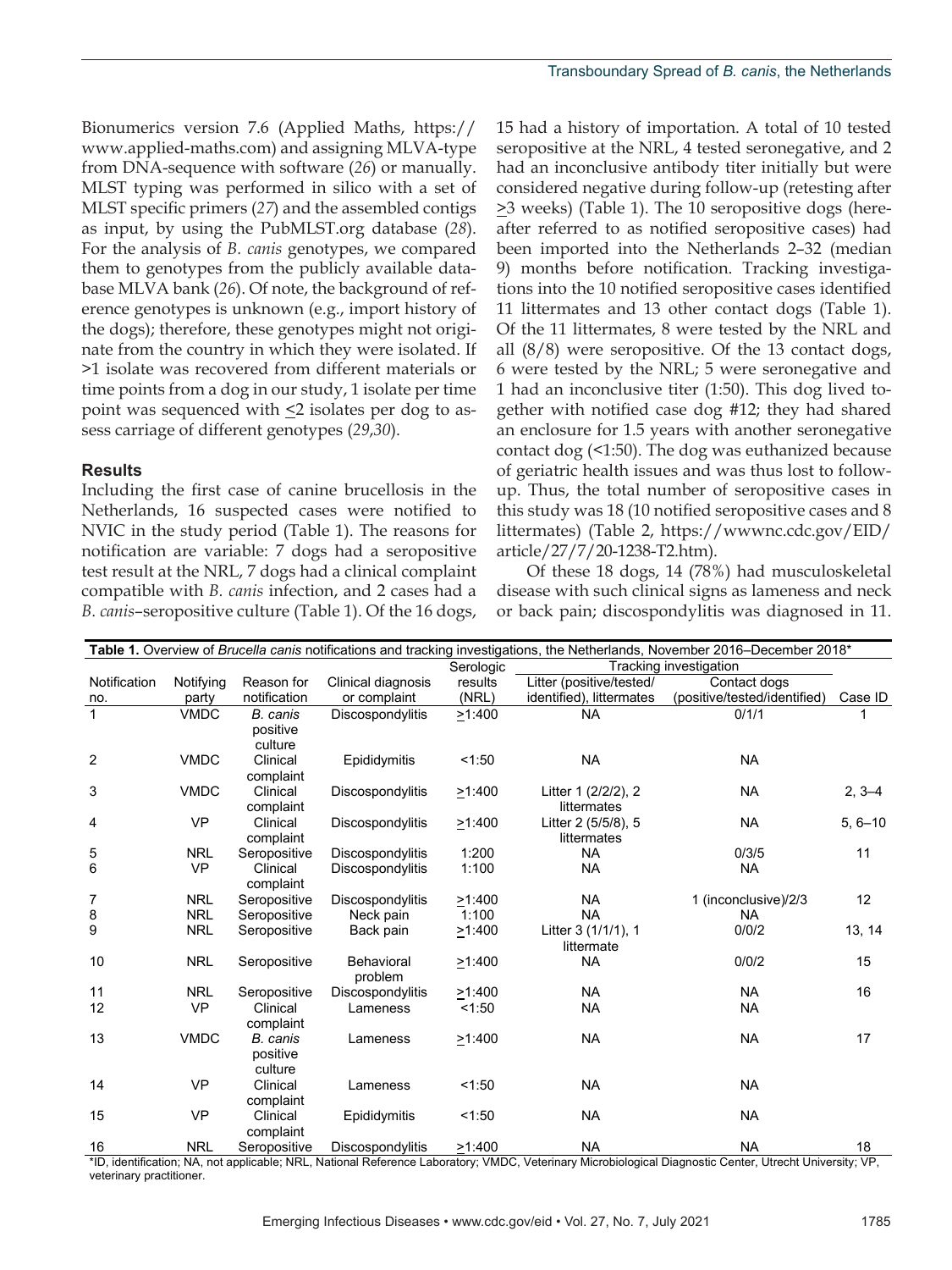## **SYNOPSIS**

Information regarding onset of clinical signs was available for 7 of these 13 dogs and occurred 0–3 months after import. One dog had a behavioral problem and 3, all littermates identified through tracking investigations, showed no clinical signs.

All dogs were mixed-breed rescue dogs imported from Romania (n = 7), Bulgaria (n = 10) and Croatia (n = 1). Among them were 9 female dogs, of which 7 were neutered, and 9 male dogs, of which 8 were neutered.

We collected blood, urine, or samples from the infection site from 16 of 18 seropositive dogs for culture; 10 dogs tested positive on these clinical samples (Table 2). Three dogs (nos. 3, 9, and 17) were euthanized because of deteriorating clinical symptoms linked to brucellosis; postmortem examination and cultures revealed growth of *B. canis* in collected tissue samples in 2 of 3 dogs (Table 2). This brings the total number of culture-positive cases in this study to 11 (10 from clinical samples and 1 exclusively from postmortem tissue samples) (Table 2). We cultured isolates from blood (6 samples), urine (5 samples), lymph nodes (3 samples), spleen (2 samples), lung (1 sample), synovial fluid (1 sample), and intervertebral disc (1 sample) (Table 2).

Genotyping was performed for 14 isolates; from 3 dogs, >1 isolate was recovered at different time points. Genotyping of isolates confirmed a close relation between isolates from the same litter (Figure, https://wwwnc.cdc.gov/EID/article/27/7/20- 1238-F1.htm). Isolates from dogs imported from Bulgaria show high similarity. Isolates from litter 3 imported from Romania show high similarity, and the isolate from dog#3 clusters with a reference strain from Romania. Only the isolate from dog 1 does not cluster with any other (reference) strain from Romania. On the basis of in silico MLVA-16 analyses, the 2 isolates from dog 5 (samples taken with a 12-month interval) showed no difference in loci. The 2 isolates from dog 9 (3-month interval) showed 1 locus difference (MLVA Bruce16: first isolate 7 repeats, second 8 repeats). The 2 isolates from dog 8 (6-month interval) showed 2 loci difference (MLVA Bruce09: first isolate 7 repeats, second 6 repeats; Bruce16: first isolate 8 repeats, second 9 repeats).

#### **Discussion**

Brucellosis in dogs is not notifiable to the OIE or the European Union; therefore, prevalence data on canine brucellosis in different countries are scarce. Literature does confirm occurrence of *B. canis* in stray dogs in Bulgaria (*31*,*32*) and reports bacterial isolates from dogs in Romania (*16*,*33*). Buhmann et al. give an overview of test results for *B. canis* on the basis of data

from a large laboratory in Europe receiving samples from 20 different countries in Europe. However, the background of the dogs (i.e., country of origin) is unknown, which makes it difficult to assess the risk of importing dogs from specific countries of origin (*13*).

The Netherlands imports an estimated 21,000 dogs legally per year (unpublished report, NVWA, 2018). According to the TRAde Control and Expert System (TRACES, https://webgate.ec.europa.eu/sanco/traces), a mean of 3,433 (range 2,925–3,950) dogs per year were imported from Romania, 724 (range 557–986) dogs per year from Bulgaria, and 20 (range 9–34) dogs per year from Croatia for the period 2015–2018. This case series underlines the risk of importing dogs from countries to which *B. canis* is endemic. Because *B. canis* was never isolated in the Netherlands before and most dogs showed clinical signs of infection shortly after arrival, all cases are considered import cases. This supposition is supported by the analysis of the genotypes, which showed clustering of isolates within litter and country. Minor differences between genotypes (1 or 2 loci) were seen in isolates from the same dog or litter, which might be explained by coinfection or withinhost evolution (*29*,*30*).

The clustering of isolates within a litter confirms vertical transmission of *B. canis.* The most common transmission route of *B. canis* is venereal. Most dogs in our study (15/18) were neutered, which reduced the risk for transmission through genital secretions. Urinary shedding has been implicated as a possible transmission route for dogs cohabiting with male dogs (*4*,*5*). Bacteriuria has been demonstrated in both sexes; however, female dogs appear to shed a lower number of bacteria per milliliter (*5*). Serikawa et al. demonstrated up to 106 bacteria/mL urine in male dogs, which supports potential transmission of *B. canis* through urinary shedding (*4*). To our knowledge, all studies on urinary shedding have been conducted with intact animals. Shedding by neutered dogs is believed to be less likely (*34*), but evidence to confirm this does not exist. In our case series, shedding of *B. canis* in urine was found in 4/13 (31%) neutered dogs and 1/3 (33%) intact dogs, indicating that shedding by neutered dogs does occur and should be taken into account. Further research into the number of bacteria shed through urine of neutered dogs infected with *B. canis* is warranted to assess the risk for transmission to other animals or humans.

The diagnosis of a *B. canis* infection in dogs is hampered by subclinical disease and nonspecific clinical signs. In addition, both serologic testing and bacterial isolation have their limitations because of the nature of the disease (*34*). To avoid spread of canine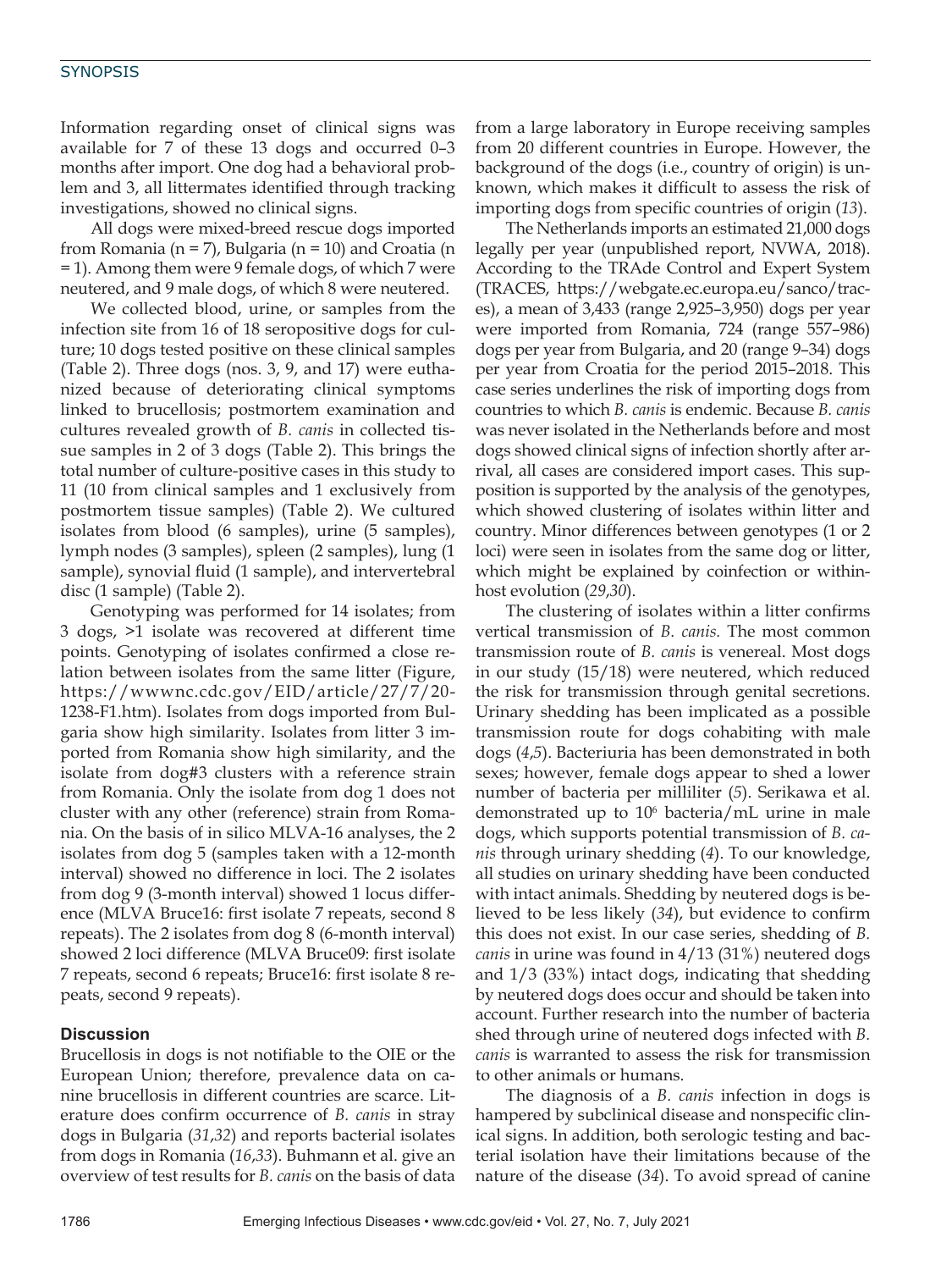brucellosis, dogs should be tested before international movement (*7*). This process should involve a combination of tests at different times (*34*). However, freedom of trade between European Union member states hampers the unilateral introduction of mandatory control measures.

The zoonotic risk associated with the dogs infected with *B. canis* in our case series relates mostly to owners, veterinary personnel, and laboratory technicians. Laboratory personnel were put at risk by the positive cultures of dogs 1 and 17, because routine diagnostic procedures were done under BSL-2 conditions, whereas BSL-3 is mandatory for all *Brucella* spp. The risk level of the technicians involved was assessed by medical microbiologists of the Municipal Health Service in line with national guidelines (*35*). To our knowledge, no human infections were linked to the cases documented in this study. However, with the ongoing import of dogs from areas to which *B. canis* is endemic, aspiring dog owners, veterinary personnel, and laboratory technicians will continue to be at risk. Without mandatory testing or control measures, the competent authority in the Netherlands can only inform owners on the poor prognosis and the zoonotic risk and discuss the options of euthanasia or neutering of sexually intact dogs.

In conclusion, this case series proves introduction of *B. canis* in a country to which it is not endemic through import of infected dogs from *B. canis*– endemic areas, posing a threat to the naive autochthonous dog population and to humans. The extent of this threat is hard to estimate because of lack of prevalence data and mandatory testing combined with challenges in diagnosing the infection. Furthermore, the case series indicates that shedding of *B. canis* in urine by neutered dogs occurs and should be considered when assessing the risk for transmission.

Surveillance of zoonotic pathogens in companion animals in the Netherlands was funded by the Dutch Ministry of Agriculture, Nature and Food Quality and the Dutch Ministry of Health, Welfare and Sport. Confirmation and laboratory work done at Wageningen Bioveterinary Research was financed by the Ministry of Agriculture, Nature and Food Quality (project no. WOT-01-002-006.01).

#### **About the Author**

Dr. van Dijk is a veterinarian enrolled in a residency program in veterinary microbiology at the Department of Biomolecular Health Sciences, Faculty of Veterinary Medicine, Utrecht University, the Netherlands. She is coordinator of the surveillance program for zoonoses and antimicrobial resistance in companion animals in the Netherlands.

#### **References**

- 1. Wanke MM. Canine brucellosis. Anim Reprod Sci. 2004; 82-83:195–207. https://doi.org/10.1016/j.anireprosci.2004. 05.005
- 2. Keid LB, Chiebao DP, Batinga MCA, Faita T, Diniz JA, Oliveira TMFS, et al. *Brucella canis* infection in dogs from commercial breeding kennels in Brazil. Transbound Emerg Dis. 2017;64:691–7. https://doi.org/10.1111/tbed.12632
- 3. Kerwin SC, Lewis DD, Hribernik TN, Partington B, Hosgood G, Eilts BE. Diskospondylitis associated with *Brucella canis* infection in dogs: 14 cases (1980–1991). J Am Vet Med Assoc. 1992;201:1253–7.
- 4. Serikawa T, Muraguchi T. Significance of urine in transmission of canine brucellosis. Nippon Juigaku Zasshi. 1979;41:607–16. https://doi.org/10.1292/jvms1939.41.607
- 5. Carmichael LE, Joubert JC. Transmission of *Brucella canis* by contact exposure. Cornell Vet. 1988;78:63–73.
- 6. Lucero NE, Corazza R, Almuzara MN, Reynes E, Escobar GI, Boeri E, et al. Human *Brucella canis* outbreak linked to infection in dogs. Epidemiol Infect. 2010;138:280–5. https://doi.org/10.1017/S0950268809990525
- 7. Hensel ME, Negron M, Arenas-Gamboa AM. Brucellosis in Dogs and Public Health Risk. Emerg Infect Dis. 2018;24:1401– 6. https://doi.org/10.3201/eid2408.171171
- 8. Marzetti S, Carranza C, Roncallo M, Escobar GI, Lucero NE. Recent trends in human *Brucella canis* infection. Comp Immunol Microbiol Infect Dis. 2013;36:55–61. https://doi.org/ 10.1016/j.cimid.2012.09.002
- 9. Dentinger CM, Jacob K, Lee LV, Mendez HA, Chotikanatis K, McDonough PL, et al. Human *Brucella canis* infection and subsequent laboratory exposures associated with a puppy, New York City, 2012. Zoonoses Public Health. 2015;62:407– 14. https://doi.org/10.1111/zph.12163
- 10. Krueger WS, Lucero NE, Brower A, Heil GL, Gray GC. Evidence for unapparent *Brucella canis* infections among adults with occupational exposure to dogs. Zoonoses Public Health. 2014;61:509–18. https://doi.org/10.1111/zph.12102
- Yagupsky P, Morata P, Colmenero JD. Laboratory diagnosis of human brucellosis. Clin Microbiol Rev. 2019;33:e00073-19. https://doi.org/10.1128/CMR.00073-19
- 12. Glynn MK, Lynn TV. Brucellosis. J Am Vet Med Assoc. 2008;233:900–8. https://doi.org/10.2460/javma.233.6.900
- 13. Buhmann G, Paul F, Herbst W, Melzer F, Wolf G, Hartmann K, et al. Canine brucellosis: insights into the epidemiologic situation in Europe. Front Vet Sci. 2019;6:151. https://doi.org/10.3389/fvets.2019.00151
- 14. Holst BS, Löfqvist K, Ernholm L, Eld K, Cedersmyg M, Hallgren G. The first case of *Brucella canis* in Sweden: background, case report and recommendations from a northern European perspective. Acta Vet Scand. 2012;54:18. https://doi.org/10.1186/1751-0147-54-18
- 15. Egloff S, Schneeberger M, Gobeli S, Krudewig C, Schmitt S, Reichler IM, et al. *Brucella canis* infection in a young dog with epididymitis and orchitis. Schweiz Arch Tierheilkd. 2018;160:743–8. https://doi.org/10.17236/sat00190
- 16. Whatmore AM, Perrett L, Friggens M. Second UK isolation of *Brucella canis*. Vet Rec. 2017;180:617. https://doi.org/10.1136/vr.j3004
- 17. Dutch Government Gazette. Animal health and welfare act [in Dutch]. 1992 [cited 2020 Mar 25]. https://wetten.overheid.nl/ BWBR0005662/2019-01-01
- 18. Dutch Government Gazette. Order on the prevention, control and monitoring of infectious animal diseases, zoonoses and TSEs (TRCJZ/2005/1411) [in Dutch]. 2005;120:17 [cited 2020 Mar 25]. https://zoek.officielebekendmakingen.nl/ stcrt-2005-120-p17-SC70318.html